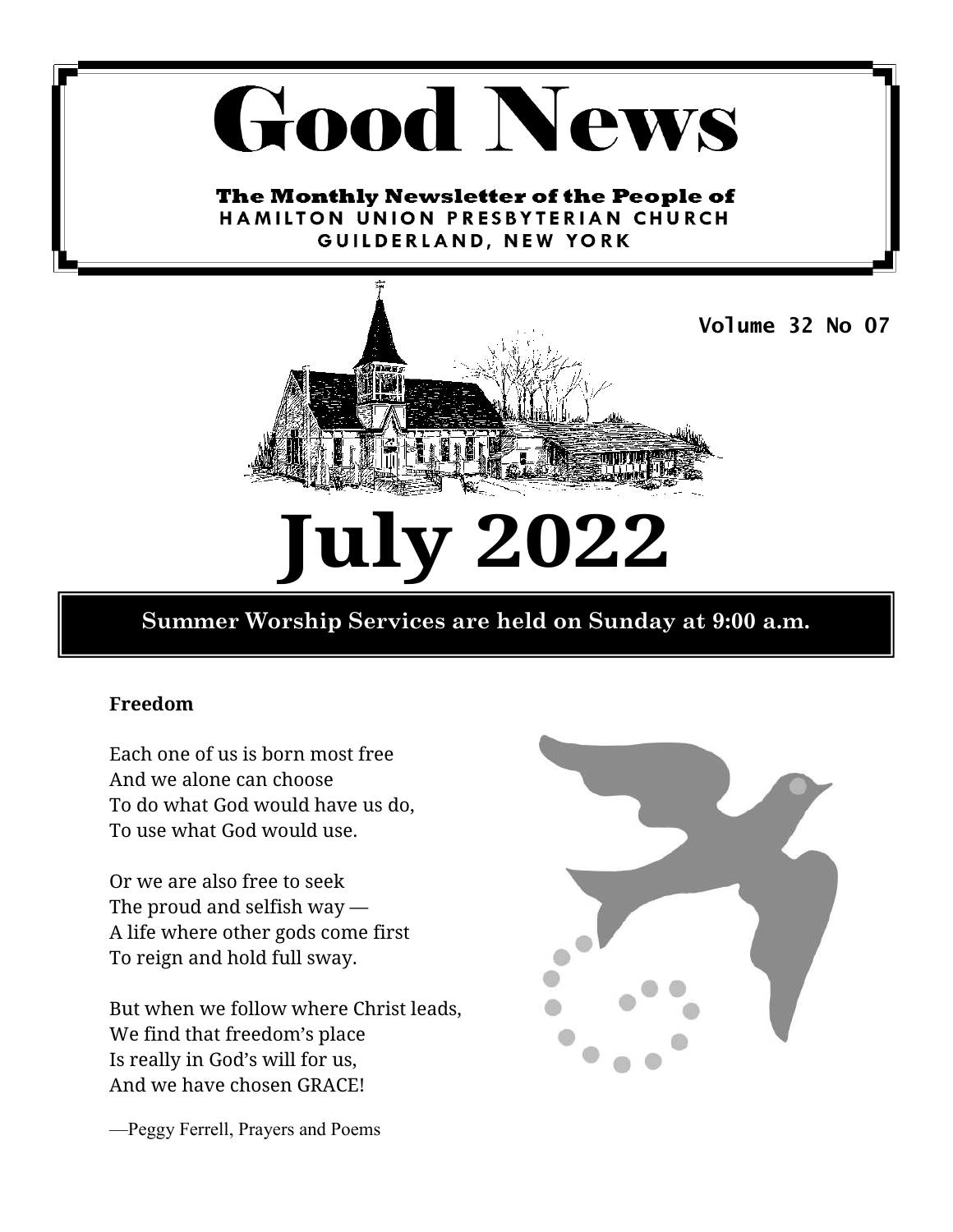**"Do not be conformed to this age, but be transformed by the renewing of the mind, so that you may discern what is the will of God - what is good and acceptable and perfect." ~Romans 12:2** 

#### Friends in faith,

"If you don't like the weather, wait ten minutes." We've probably all heard this saying, or a variation of it, at some point in our lives. The earliest record to it can be found in a magazine article in 1909 in Chicago, with an anonymous attribution. But it's been adopted for a variety of locations, from New England to Texas, the Adirondacks to West Michigan, Nebraska to Seattle.

The past few weeks have found me thinking about this phrase more often, particularly as our own weather here in the Capital District has been changeable and changing. We've had some very nice days - gorgeous by all means of the word! But we've also had some wash outs. And of course there have been the forecasts that have predicted rain (or bright sunny days) only to find the truth of the day brings us the exact opposite.

Which has in turn made me think about flexibility. I like to think that I am an extremely flexible person, ready and willing to adapt to shifts and changes that come up in the unpredictability of life (some days I am more adept at this than others). In my Camp Counselor days, we had to be ready for the temperamental changes in weather in the Adirondacks. One year, we had so much rain, the meadows were essentially flooded, so we couldn't do our regularly scheduled programs there… until we flexed, and had one of the most epic of mud soccer games! All of camp, together, splashing and soaking and filthy… and overjoyed! What a delight!

Our world provides plenty of opportunities to be flexible - more than any one person should *have* to deal with. At the same time, we have opportunities to dream and vision, to think wider and more creatively because things just aren't the same as they used to be. We have to flex… to shift our perspectives and our thinking.

This isn't to say that *everything* has changed. God, for instance, *never* changes. God is God is God… yesterday, today, and tomorrow, forever and ever and ever. God is the constant that grounds us and brings us through.

How are we being transformed - not by the world around us - but by our ever expanding experience of God and God's dream for creation? How are we flexing to be the body of Christ in our community and the world in which we live? How are we letting the Holy Spirit move in and through us, that we might be drawn out to where we will be irrevocably changed forever?

In flexibility, and in hope, ~Pastor Kyle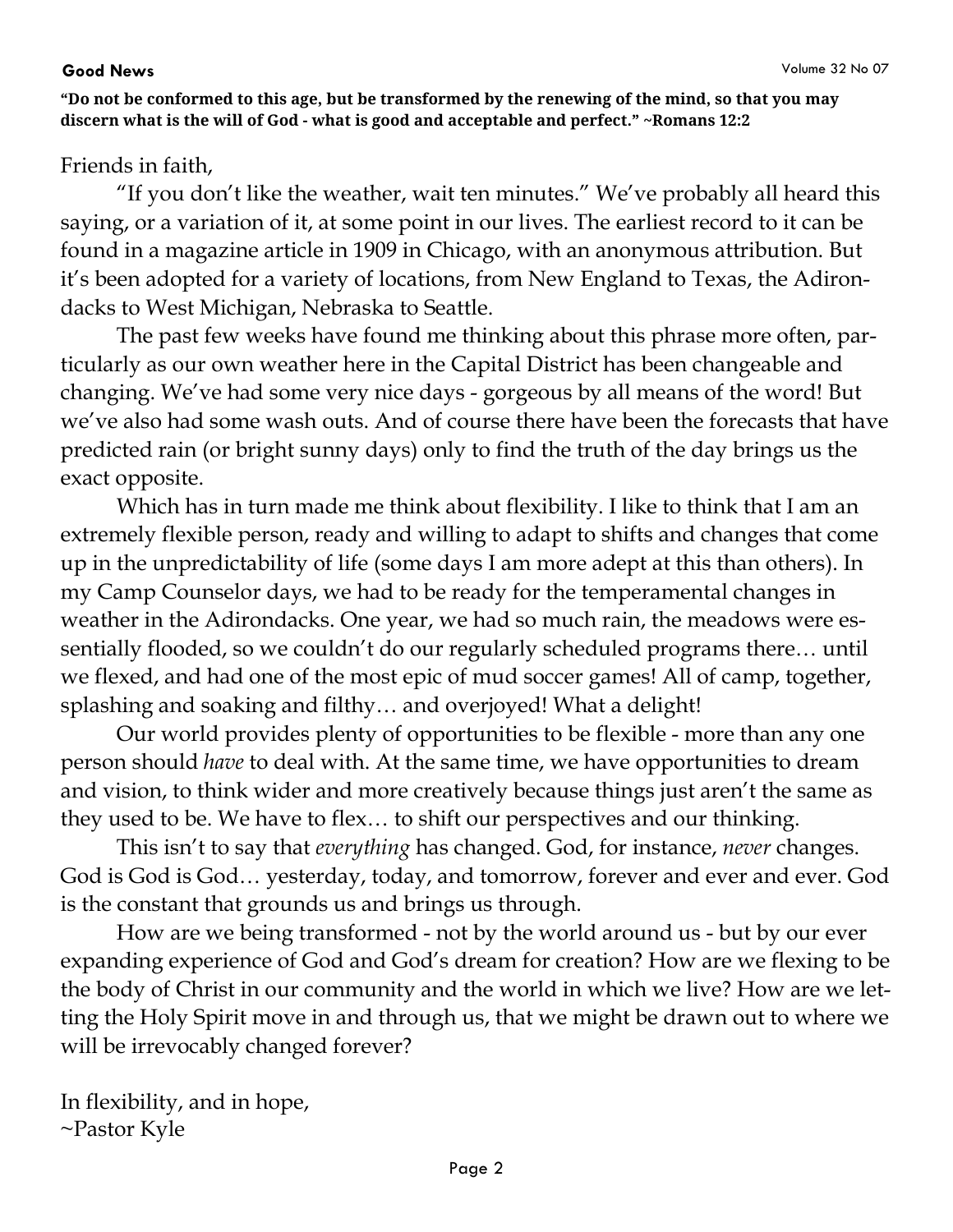## **LITURGISTS**

| Jul $3$ | <b>Sue Ferris</b> |
|---------|-------------------|
|---------|-------------------|

- Jul 10 **Diane Irwin**
- Jul 17 **Peter McKinney**

Jul 24 **Mark Hutchinson** 

Jul 31 **Trudy Hutchinson** 

#### **TECH TEAM**

| Jul 3  | Diane Irwin<br><b>Hugh Stevens</b>           |
|--------|----------------------------------------------|
| Jul 10 | <b>Fred Sirois</b><br><b>Mark Hutchinson</b> |
| Jul 17 | <b>Kyle and Audrey Hall</b>                  |
| Jul 24 | Liz and Declan Egan                          |
| Jul 31 | <b>Diane Irwin</b><br><b>Hugh Stevens</b>    |

#### **COUNTERS**

| Jul <sub>3</sub> | <b>Peggy Gardam</b><br><b>Billy DeBarthe</b>      |
|------------------|---------------------------------------------------|
| Jul 10           | <b>Laura Smith</b><br><b>Hannah Hunter-Harris</b> |
| Jul 17           | <b>Bill Hasselbarth</b><br><b>Peter McKinney</b>  |
| Jul 24           | <b>Laura Smith</b><br><b>Carolyn Sarbello</b>     |
| <b>Jul 31</b>    | <b>Laura Smith</b>                                |

## **"What sunshine is to flowers, smiles are to humanity."**  —Joseph Addison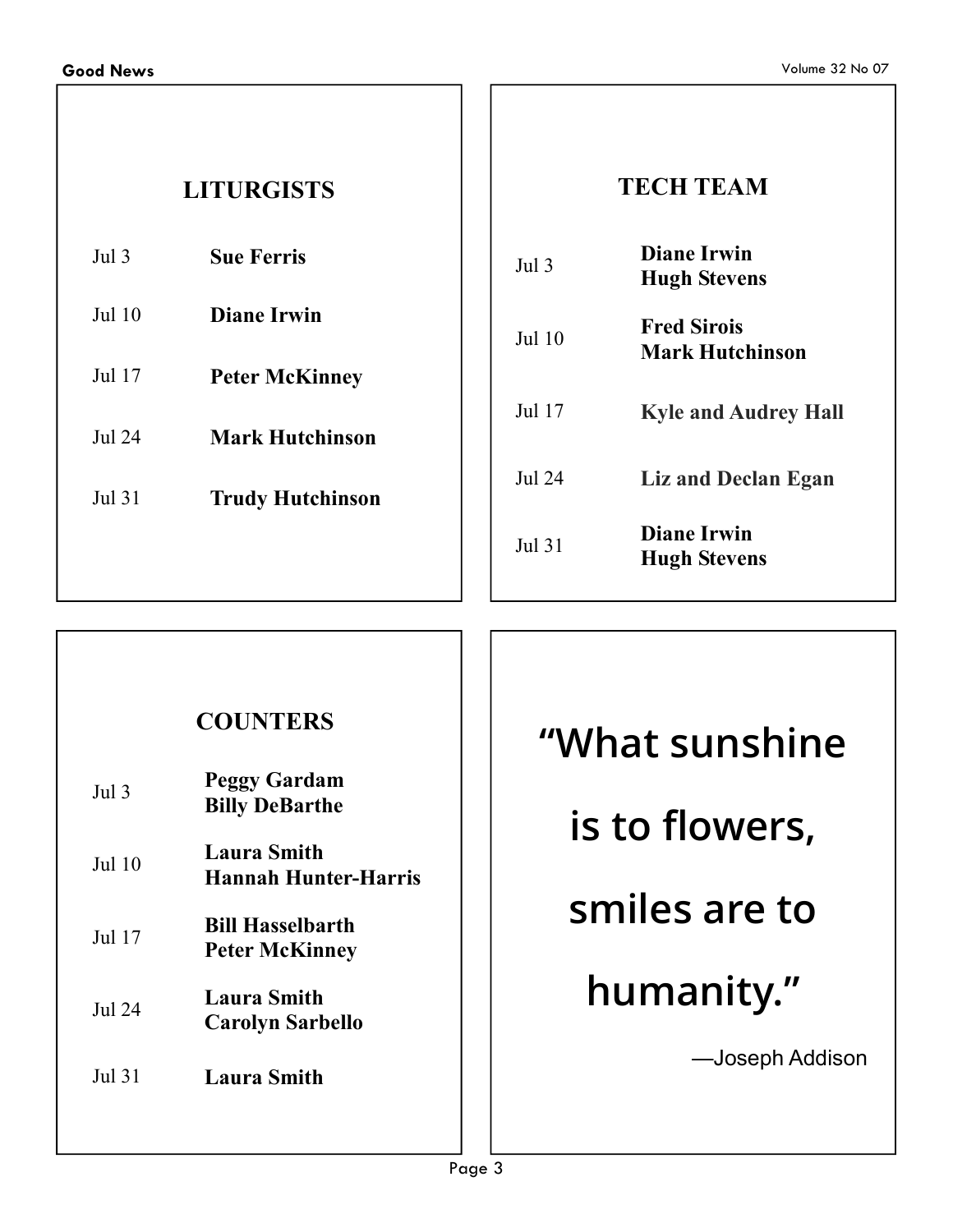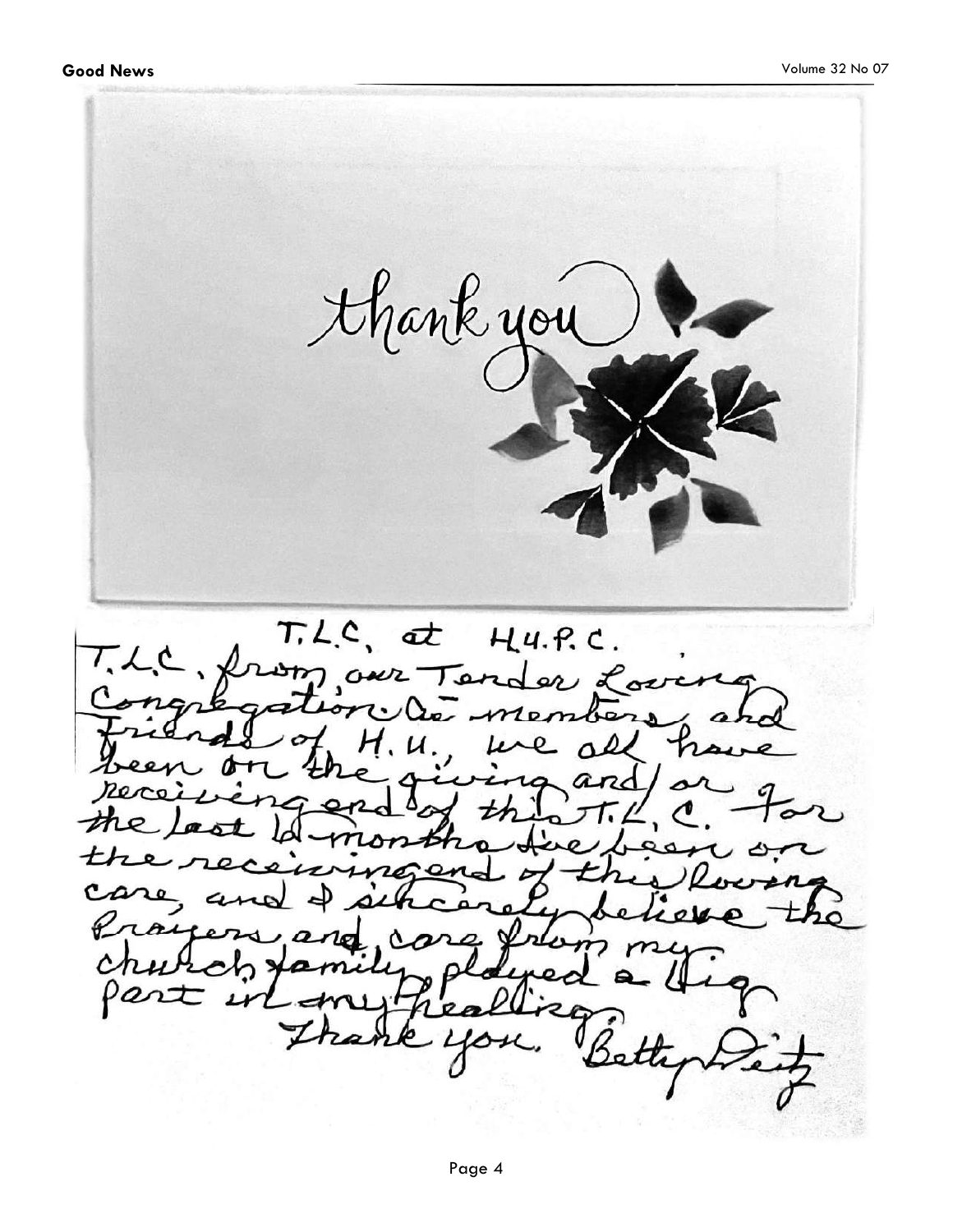#### **PW's Church World Service Blanket Drive**

PW just concluded its blanket drive for 2022, and we are very excited to report 114 lightweight blankets, 35 heavyweight blankets and blankets for 14 families were purchased, a total of \$2365. We once again thank the congregation for their support, and we know these blankets are going to help those caught in forces beyond their control. God bless you and God bless them!

Thank you, Mickey Nieman



#### **A prayer for strength**

God of inexhaustible strength and limitless energy, our refuge, strength and very present help in trouble: When even youth faint in weariness and the young fall exhausted, help us wait patiently for you to come to renew our strength, so that we will mount up with wings to soar like eagles, riding on the undercurrents of the wind of your Spirit.

You who need no slumber nor sleep, by your Holy Spirit's power keep us from all evil, safe in Jesus' nail-scarred hands. Help us never weary as we run after you and never faint as we walk in Christ's footsteps, now and forevermore. Amen.

#### **Personal Care Items for Men and Women During Summer Months For the** *Purple Pantry*

Personal items are being collected thought out the summer for *The Purple Pantry,* the food pantry on the UAlbany Campus. Needed items are feminine care products, toothpaste, facial tissues, deodorant, shampoo, soap, contact solution, cotton swabs, and razors.

Although the academic year will soon be over, personal care items are still needed, as there are many students still on campus. Some students from Ukraine and the surrounding areas can't go home. *The Purple Pantry* is also available to staff at the university who are there year around.

There are collection boxes at the top of the stairs in the Christian Education Building. Donations can also be left in the deck box in front of the Christian Education Building.

Thank You From Presbyterian Women

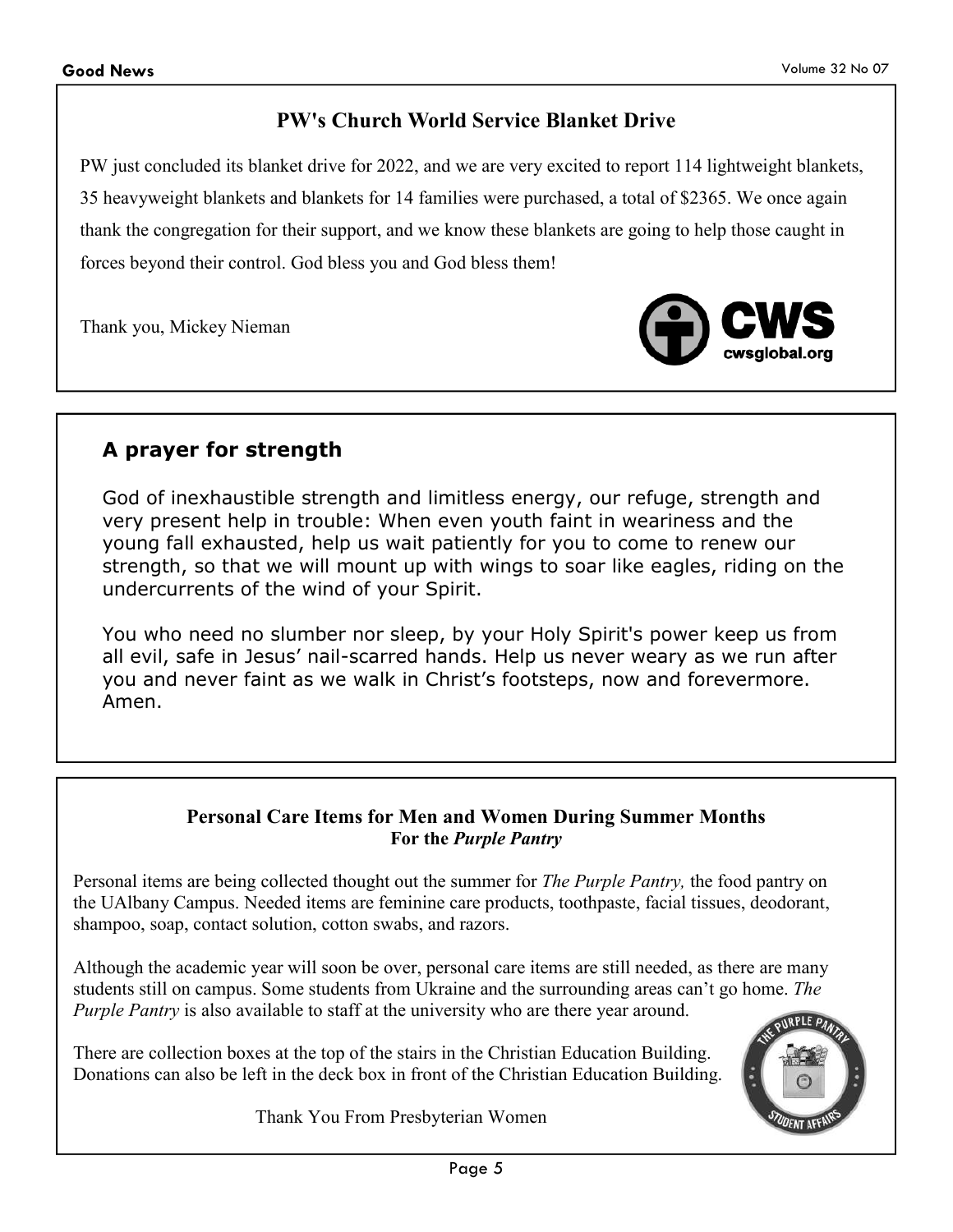

It is a tradition for visitors to dress in costume to visit a particular palace in South Korea. Maddie and friends followed tradition by frequenting a fabric shop where the proprietor dressed them.

Madeline (Maddie) Trombley is Joanne Wagner's granddaughter. Maddie is teaching English to young children in South Korea. She is of Korean ancestry and has always wanted to go to South Korea to teach. Being in South Korea is a dream come true for Maddie.

## **Pastor on the Lawn**

Friends, as we have moved into the summer months, and the weather is just too beautiful most days to stay inside, I want to invite you to join me on the side lawn outside the sanctuary doors for an opportunity to chat, fellowship, pray, and just enjoy God's creation together!

On Thursday mornings from 9:30-11:30 or so (weather permitting!) I will be set up on the lawn with a couple of comfortable chairs. Everyone and anyone is welcome to join me! Bring a cup of coffee or tea, or just a big thing of water. I look forward to it!

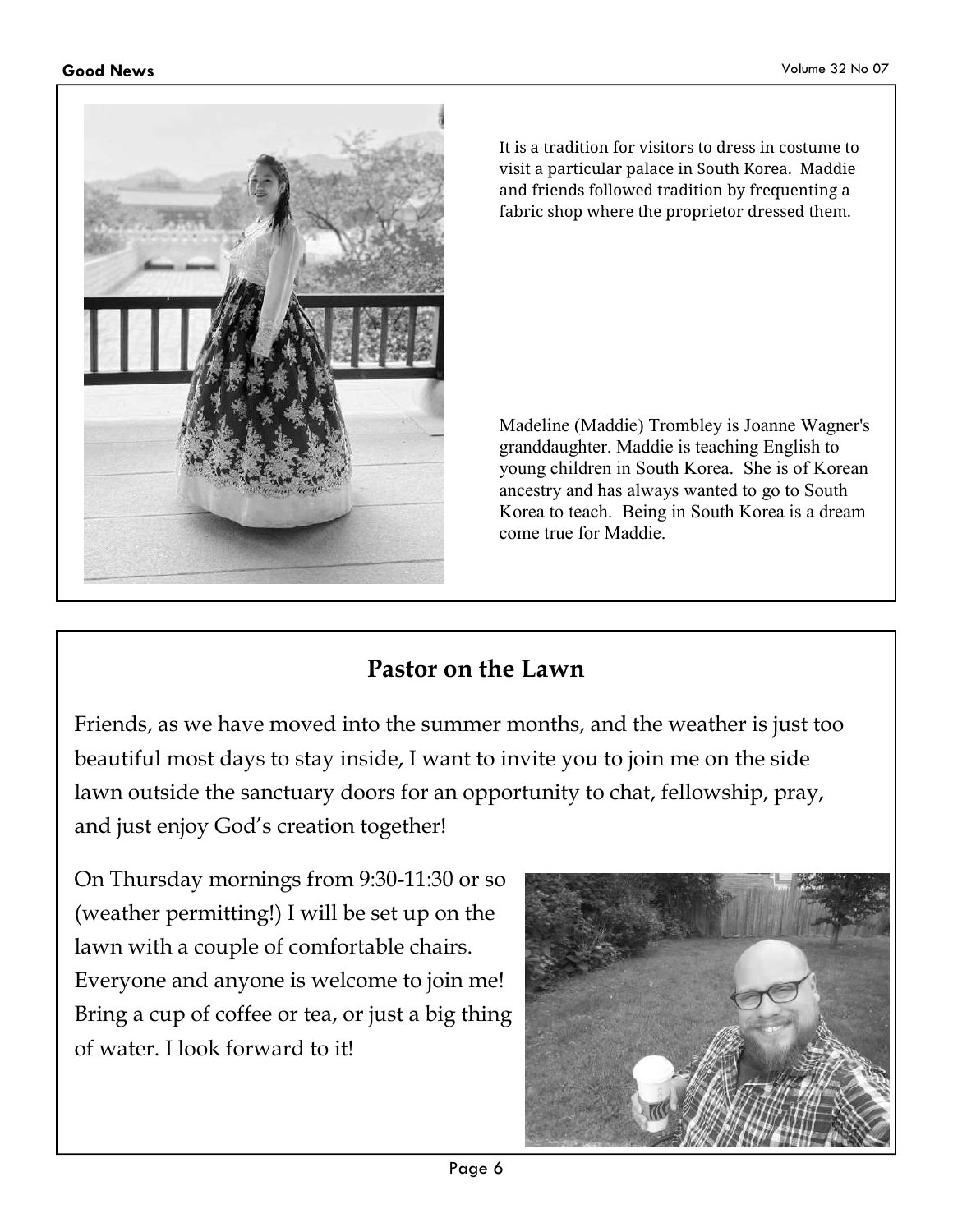#### *What My Grandmothers Taught Me, Learning From the Women in Matthew's Genealogy of Jesus.*

**Bible Study Books to be Ordered** 

#### **Appropriate for Both Men and Women Plus Good for Personal or Group Study**



Presbyterian Women will be starting a new Bible study, this September, *What My Grandmothers Taught Me, Learning From the Women in Matthew's Genealogy of Jesus.* This study discusses the various women in the book of Matthew who might have influenced Jesus' life and what we can learn from them. Tamar, Rahab, Ruth, Bathsheba, Mary, and others are included. The study explores their stories. The reader is led to a richer idea of what the good news is.

If you would like to purchase this study for Presbyterian Women's Circle Meetings, your own private use or use in another group, contact Joanne Wagner at 355-1408 or jnnwgnr@yahoo.com by Thurs, Sept. 1. The study books are \$10 and \$15 for large print. Payment is due when they arrive, which will be in mid Sept.

#### **Help Us Plan HUPC's 200th Birthday Party!**

In March of 2023, HUPC will be 200 years old. That's quite a milestone, and the Session is looking for folks to help plan the party. We already have three people who have offered to help, but we need more. There are no pre-conceived ideas about what we should do, so this is an opportunity for you to take your ideas and run with them.

We also need someone to lead the group, scheduling meetings, serving as a liaison to Session, etc. It's important to note that the leader is NOT responsible for doing all the work; we see the group as primarily self-directed. It's also important to note that other Ministry Teams will have important roles to play in any celebration planned, so this Bicentennial group will have support from the start.

If you are interested in helping plan this important celebration, please call Kim in the church office at 518-456-5410, or email her at hupc@hamiltonunionpresbyterianchurch.org . If you have questions, contact Karen Williamson at 518-669-4450 or kawillia302@gmail.com.



Thank you, and we hope you will seriously consider helping!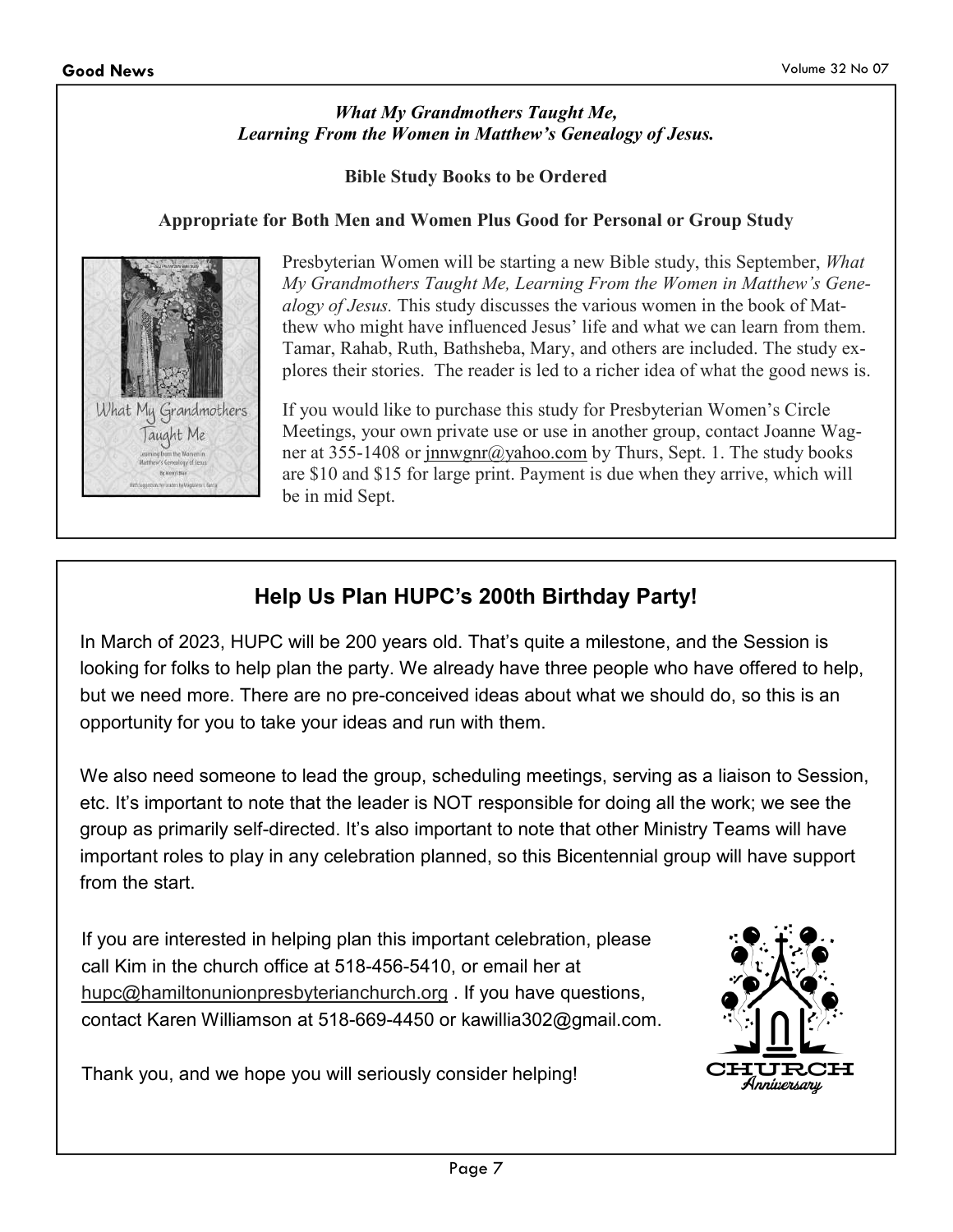#### SAVE the DATE **Campus Ministry Fall Fundraiser - Honoring the Rev. Sandy Damhof Wednesday, September 21, 2022**

The Rev Sandy Damhof will be retiring during the '22-23 academic year. She has been the Director of the Protestant Campus Ministry on the UAlbany Campus for 19 years. Many of the alumni and current students will share their powerful stories about Sandy's impact them personally and the program she led. The Protestant Campus Ministry has been a mission of Hamilton Union for most of the time Sandy has been there.

The event will be in person and on Zoom.

The Protestant Campus Ministry will continue under new and very carefully chosen leadership.

**Sunday Morning Live!** 

You've seen us on Zoom, now you can watch us on Facebook and YouTube. Sunday services are now being streamed live on our Facebook page (Hamilton Union Presbyterian Church - HUPC) and YouTube channel, (GoodNewsHUPC).

We would love to see your smiling face in the sanctuary. But if you are away from home, or feeling a bit shy, or just having one of those days when you "just can't", you can still join us in worship.



Watch us on Facebook at https://bit.ly/HUPC-Facebook or on YouTube at https://bit.ly/HUPC-YouTube





## **FLOWER SIGN-UPS**

There is still PLENTY of room on the flower sign-up sheet to add your name! Help make Sunday Worship even more joyous with the addition of some fresh flowers. What a divine way to celebrate the anticipated arrival of Spring and Easter with the donation of flowers from God's garden. Sign-up sheets are in the back of the Sanctuary and in the church office. You can also email Kim at hupc@hamiltonunionpresbyterianchurch.org or Hiram Eberlein at mehe1964@verizon.net and they can add your name as well.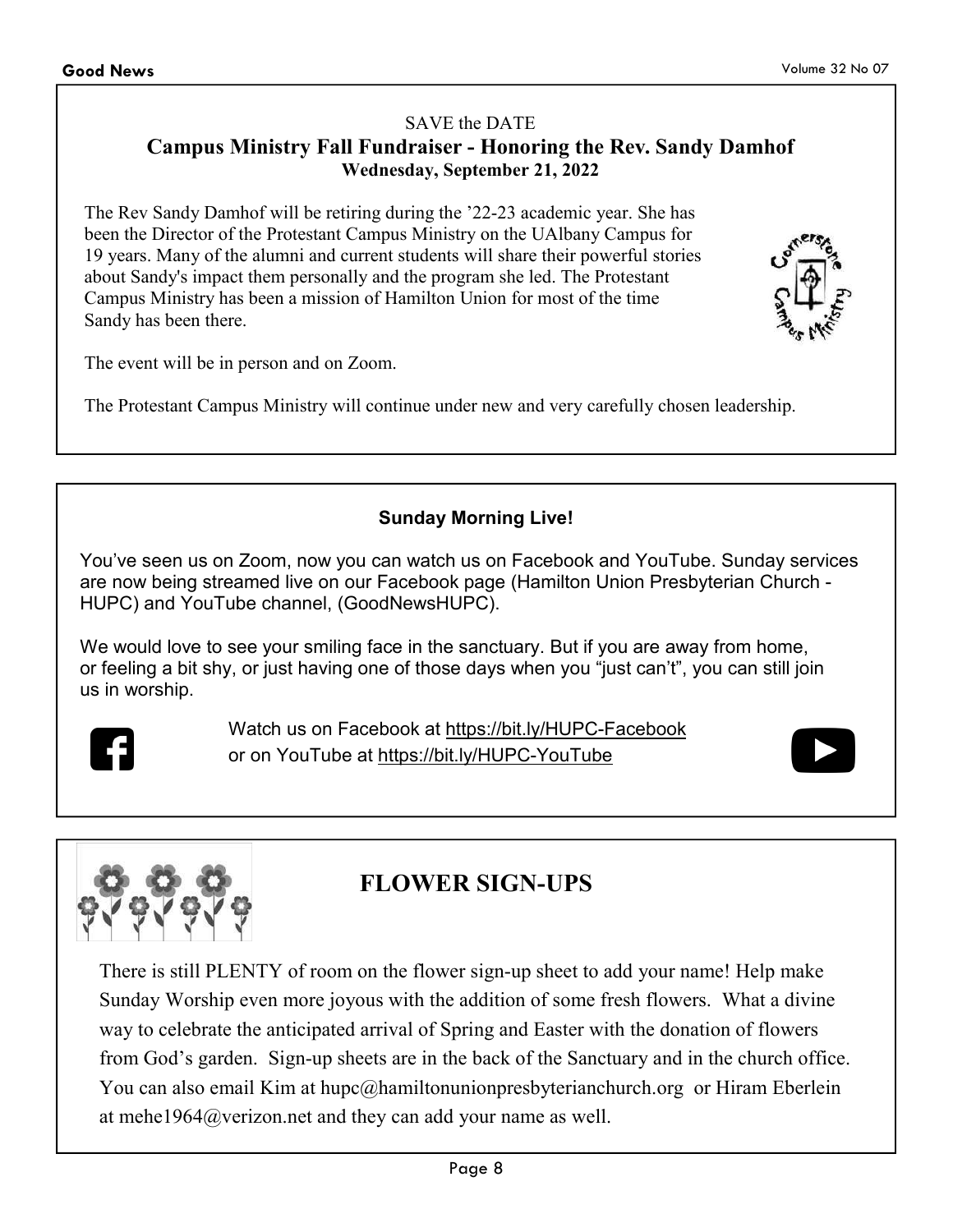

#### **Update to Ukraine – Presbyterian Disaster Assistance June 2022**

In April, the Mission and Social Witness Committee issued an appeal for contributions to the Presbyterian Disaster Assistance (PDA) effort in Ukraine.

The MSW committee made a donation of \$500 on behalf of HUPC to the PDA Ukraine relief, and proposed a challenge where every dollar contributed by members of the congregation will be matched by the MSW committee up to \$500, potentially leading to a \$1500 total dona-

tion from Hamilton Union members.

PDA is supporting sibling churches and ecumenical partners who are already providing assistance with basic items for survival. PDA is responding with both financial and technical assistance as the network of faith communities providing humanitarian assistance grows in the months ahead. Funds are being used for emergency humanitarian aid such as food, shelter, medicines, diapers, etc.

Contributions will be gladly accepted until August 28. Checks can be mailed to the church office at 2291 Western Ave., Guilderland NY 12084. Note on your check that you are contributing to PDA Ukrainian Relief. Or you can donate online at the church's website, just click on the "Give Now" tab and note what your donation is for.

And why are we giving?

- Around 10.5 million people more than a quarter of the Ukrainian population have been forcibly displaced by the ongoing military offensive, including nearly 6.5 million internally displaced and more than 4 million displaced across international borders
- Over 2.3 million people are seeking refuge in Poland alone.
- And the effects of this war aren't just felt in Ukraine millions of tons of grain are sitting in warehouses and Ukrainian ports unable to be exported due to the war. Ukraine is a major global exporter of wheat, contributing to 9% of the global market. It also accounts for a massive 42% chunk of the global sunflower oil market.
- Because of gridlock due to a Russian blockade of Black Sea ports, and Russian and Ukrainian mines along the coast, 25 million tons of wheat are stuck in Ukraine while global grain prices spiral upwards - wheat prices are up a third by since Russia invaded. Countries in the Middle East and Africa especially feel the shortages. Libya and Eritrea get more than 40% of their wheat from Ukraine, and Lebanon more than 60%.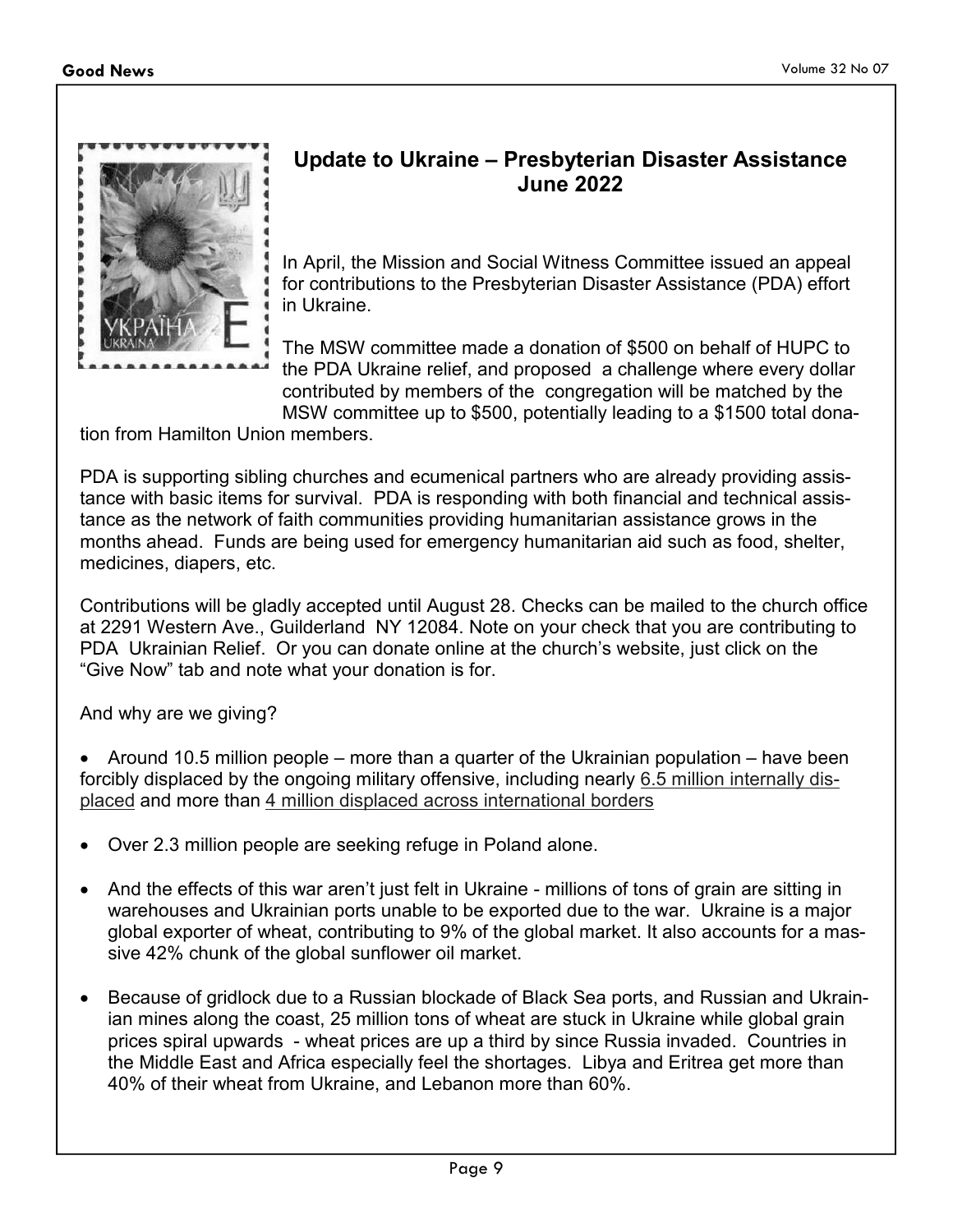

*Happy Birthday to Happy Anniversary to* 

**Carolyn Sarbello – July 2 Dan and Hope Messersmith – July 11** 

**Karen Williamson – July 7 Shelby Deere – July 7 Bruce Williamson – July 9 Thomas "Tom" Gade – July 14 Katie Williamson Davis – July 15 Mark Hutchinson – July 20 Shirley Dudziec – July 26, 1924 Atticus Delhagen – July 27** 

If you would like your birthday, anniversary, or some other special occasion printed in the "Good News", please notify Ann McKinney at (518) 488-7195 or email me at: ANNANDPETERMCKINNEY@GMAIL.COM

If you see that an incorrect date is in the "Good News", please let me know. Thanks! *Ann McKinney*

#### **Event Planning**

The Communications Team has developed an "Event Planning Form" to help organize, publicize and prepare for church events. We ask that anyone who is planning an event use this form and submit it at least **72 hours** before the event. If you are unable to do so, please call the church office to make us aware of your event. An electronic form is available at

| https://forms.gle/hv8W7sSDYsy3hFXk7 |
|-------------------------------------|
| or                                  |
| https://bit.ly/HUPCEventForm        |

| Event Planning Form-Hamilton Union                                                                |               |
|---------------------------------------------------------------------------------------------------|---------------|
| Presbyterian Church                                                                               |               |
| This form should be used to negate the Government of special consumers and                        |               |
| counts into an identified end of                                                                  |               |
| I keeppeel                                                                                        |               |
| <b>Great Fig.</b>                                                                                 |               |
| Ting wheel                                                                                        |               |
| <b>Service</b>                                                                                    | $\frac{1}{2}$ |
|                                                                                                   |               |
| have some pressure in though letters exclu-<br>the of his training that and in the first stage of |               |
| Google Forms                                                                                      |               |

There are hard copies in the office (under the bulletin board) and in the back of the church. Please place completed forms in Kim's mailbox.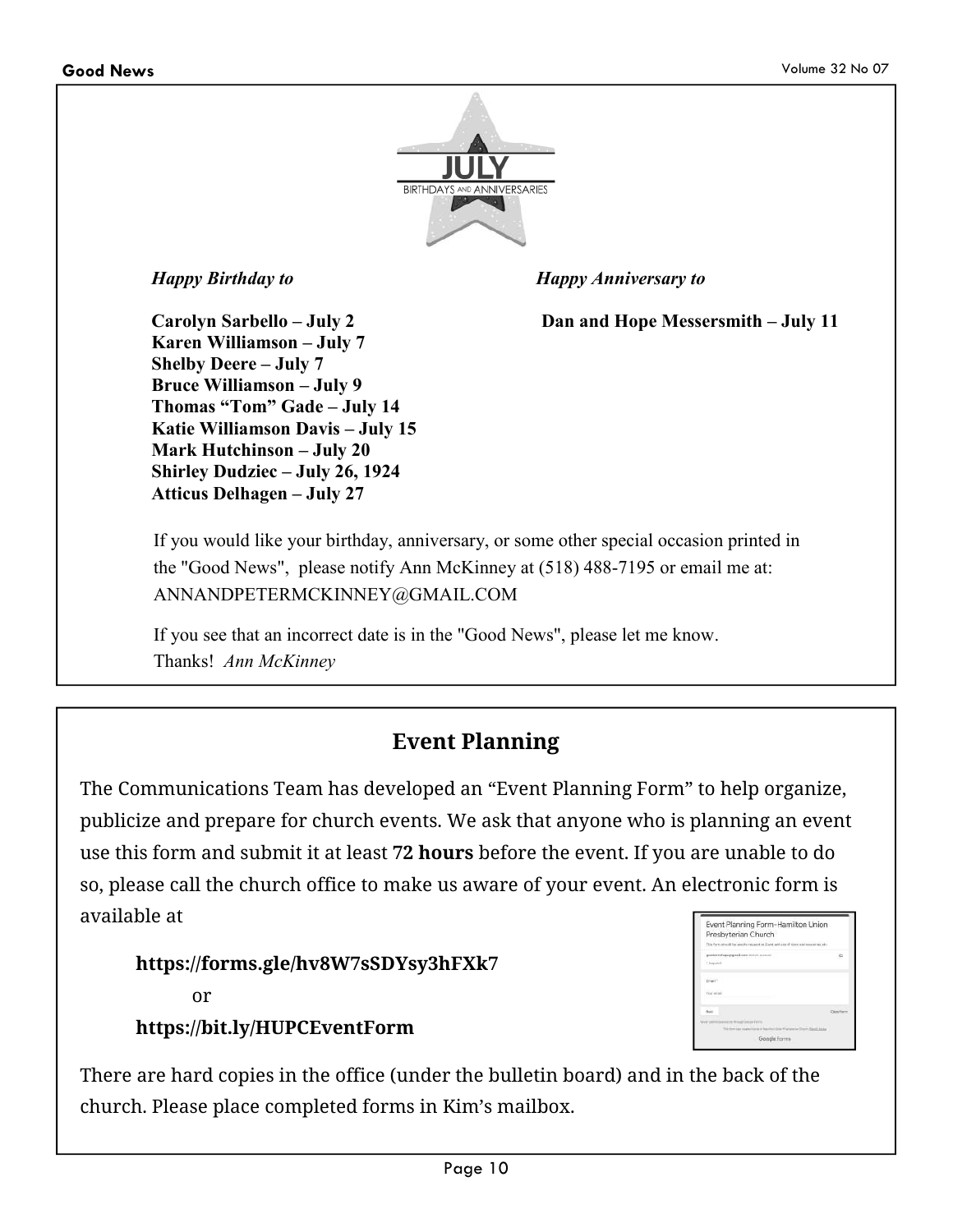#### **Volunteer Opportunity**

The Mission Team announces the next volunteer opportunities at the Regional Food Bank to sort donated food:

| Thu June 23, 2022 | 5 to 6:30 PM |
|-------------------|--------------|
| Thu July 21, 2022 | 5 to 6:30 PM |



We will have up to 9 slots available, first come, first served. NO sandals or open toe shoes! We are working in a warehouse.

A good opportunity to serve the community, and the work is not difficult. If you are interested, please contact Wayne Gannett to sign up at jgannett@nycap.rr.com.

#### \*\*\*\*\*\*\*\*\*\*\*\*\*\*\*\*\*\*\*\*\*\*\*\*\*\*\*\*\*\*\*\*\*\*\*\*\*\*\*\*\*\*\*\*\*\*\*\*\*\*\*\*\*

Food News – more on the effects of the war in Ukraine on global food supply, from the AP. Whether locally or around the world, every little bit is needed for a complex problem.

MOGADISHU, Somalia -- It now costs Ayan Hassan Abdirahman twice as much as it did just a few months ago to buy the wheat flour she uses to make breakfast each day for her 11 children in Somalia's capital.

Nearly all the wheat sold in Somalia comes from Ukraine and Russia, which have halted exports through the Black Sea since Moscow waged war on its neighbor on Feb. 24. The timing could not be worse: The U.N. has warned that an estimated 13 million people were facing severe hunger in the Horn of Africa region as a result of a persistent drought.

Abdirahman has been trying to make do by substituting sorghum, another more readily available grain, in her flatbread. Inflation, though, means the price of the cooking oil she still needs to prepare it has skyrocketed too — a jar that once cost \$16 is now selling for \$45 in the markets of Mogadishu.

African countries imported 44% of their wheat from Russia and Ukraine between 2018 and 2020, according to U.N. figures. The African Development Bank is already reporting a 45% increase in wheat prices on the continent, making everything from couscous in Mauritania to the fried donuts sold in Congo more expensive for customers.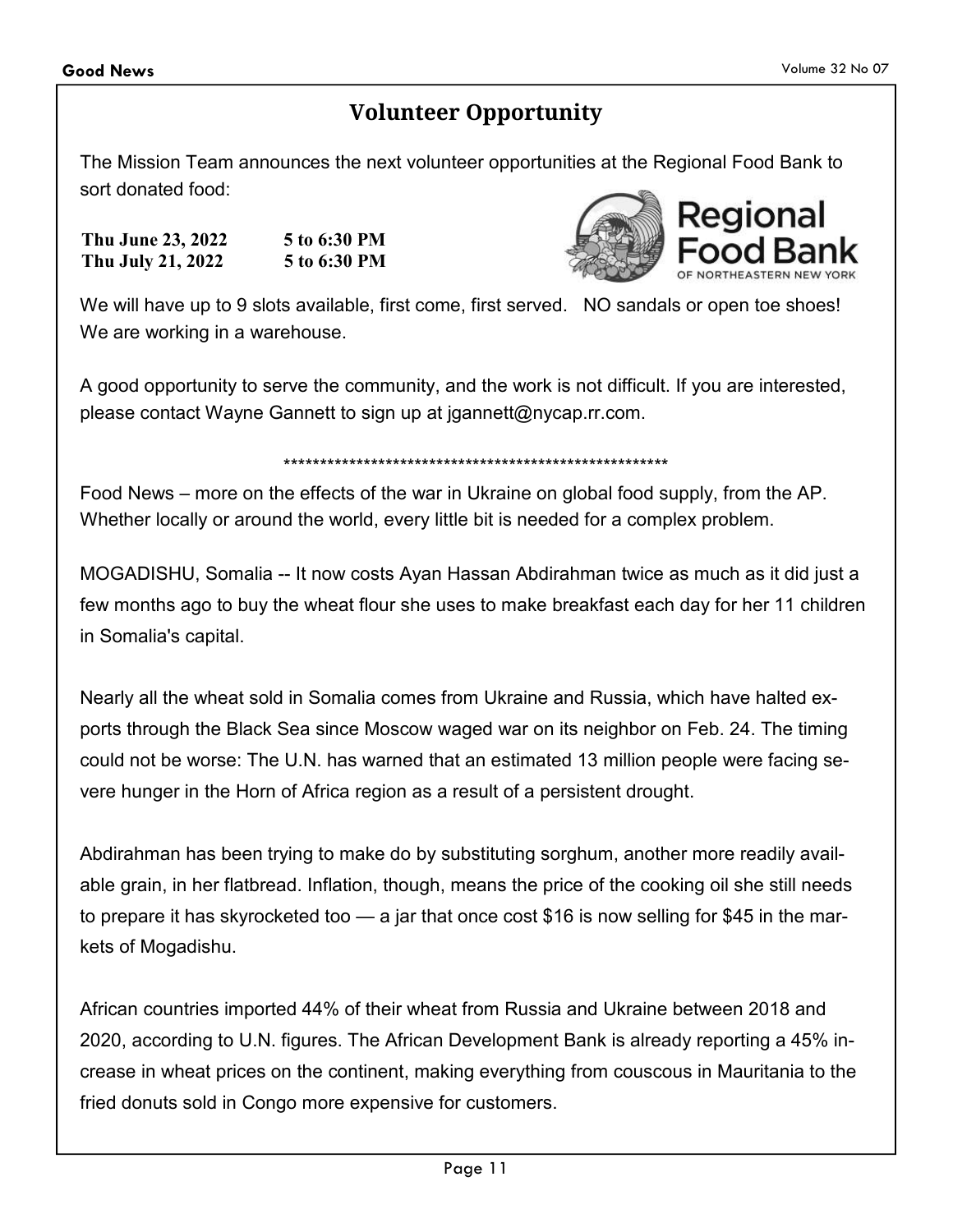#### **Presbyterian Women's (PW) News – All Women are Welcome**

All women are invited to participate in any *Presbyterian Women's* activity at any time. There is no need to make a commitment to join the organization. For questions about *Presbyterian Women,* contact Charlotte Hasselbarth at 518-356-0637 or chasselbarth@hotmail.com. We meet in the lounge, with a zoom option.

We don't have any planned events for the summer*.* We will begin our new Bible study at our next Circle Meeting on Tues, Sept 27. We will meet from 10:30 am – 12:30 pm. Rev. Kyle Delhagan will introduce the new study, *What My Grandmother's Taught Me, Learning From the Women in Matthew's Genealogy of Jesus &* lead a discussion on Lesson 1, *Family Ties.* Bring a bag lunch. Beverage and dessert will be provided.



**Dear Jesus, sometimes I'm like Mary and sometimes Martha. Whether I'm quietly listening or busily serving, remind me that you are the "one thing" I need (Luke 10:42). Amen.** 

#### . **Mission Activities of Presbyterian Women (PW) in Hamilton Union Published in Churchwide PW's Journal,** *Horizons* **Magazine.**



Several months ago, *Horizons* magazine contacted Mickey Nieman to write an article for the *Supporting Mission* section of the magazine. Mickey did a beautiful job of describing some of our mission projects and highlighted the close relationship Presbyterian Women has with the Mission and Social Witness Committee

There is a copy of the article on the Presbyterian Women's bulletin board and on the bulletin board at the top of the Stairs in the Christian Education Building.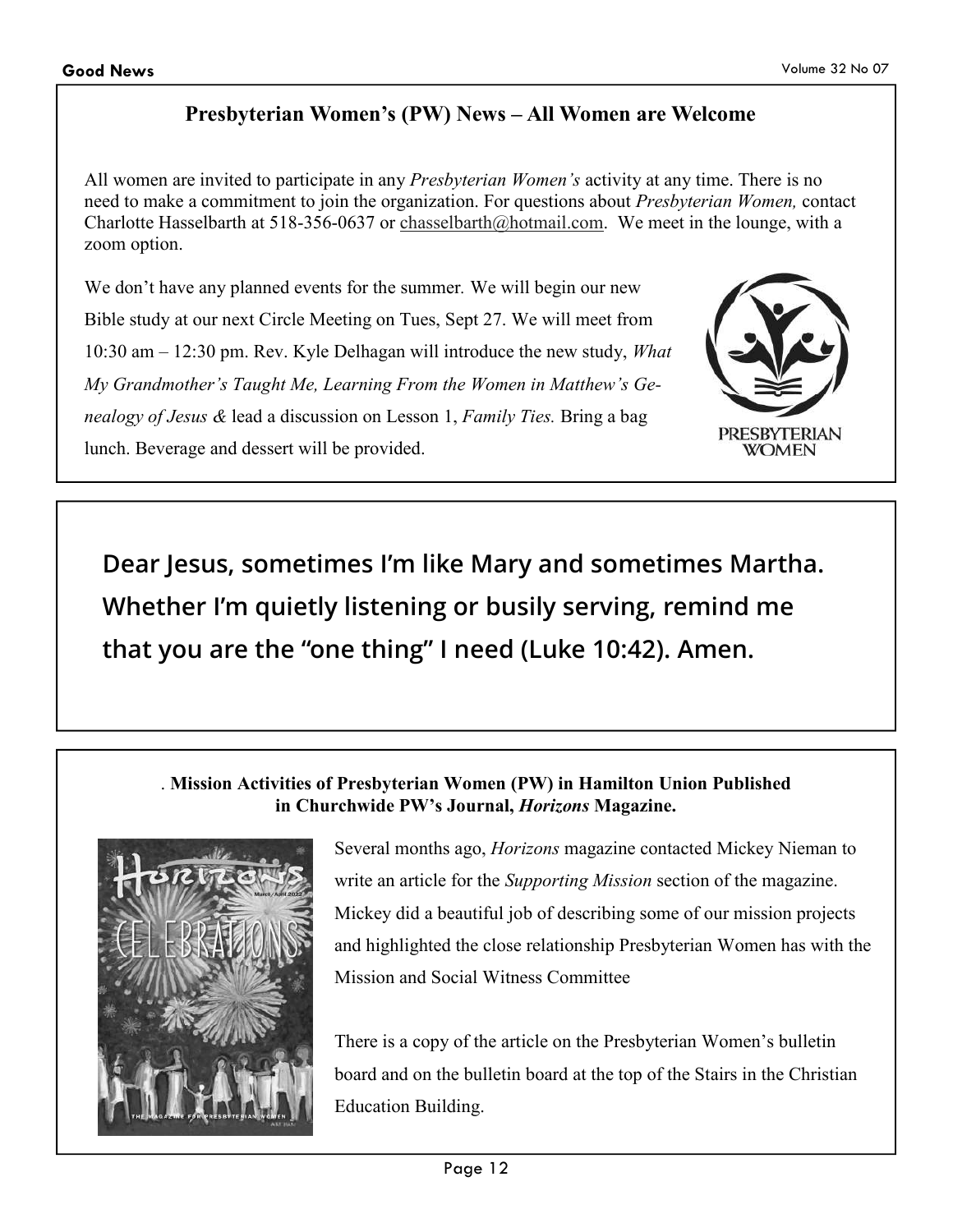

# **Hamilton Union Reprise to the Colly 2022**<br>
Sunday Monday Tuesday Wednesday Thursday Friday Saturday

| Sunday                                                  | Monday                                    | Tuesday                                 | Wednesday     | Thursday                                                  | Friday        | Saturday       |
|---------------------------------------------------------|-------------------------------------------|-----------------------------------------|---------------|-----------------------------------------------------------|---------------|----------------|
|                                                         |                                           |                                         |               |                                                           | $\mathbf{1}$  | $\overline{2}$ |
|                                                         |                                           |                                         |               |                                                           |               |                |
| $\mathfrak{Z}$                                          | Happy Fourth of July!<br>$\overline{4}$   | 5                                       | 6             | $\overline{7}$                                            | 8             | 9              |
| <b>Sunday Worship</b><br>Service-9:00AM                 | OFFICE CLOSED                             | OFFICE CLOSED                           | OFFICE CLOSED | OFFICE CLOSED                                             | OFFICE CLOSED |                |
| 20                                                      | 11                                        | 12                                      | 13            | 14                                                        | 15            | 16             |
| <b>Sunday Worship</b><br>Service-9:00AM                 | Communications<br>Team Meeting-<br>7:00PM |                                         |               | Good News dead-<br>line                                   |               |                |
| 17                                                      | 18                                        | 19                                      | 20            | 21                                                        | 22            | 23             |
| <b>Sunday Worship</b><br>Service-9:00AM                 |                                           | Mission Team<br>Meeting-7:30-<br>8:30PM |               | Deacons Meeting-<br>3:00PM<br>Mission Food<br>Bank-5:00PM |               |                |
| 24                                                      | 25                                        | 26                                      | 27            | 28                                                        | 29            | 30             |
| <b>Sunday Worship</b><br>Service-9:00AM                 |                                           |                                         |               |                                                           |               |                |
| 31                                                      |                                           |                                         |               |                                                           |               |                |
| <b>Sunday Worship</b><br>Service-9:00AM<br>$2¢$ -a-Meal |                                           |                                         |               |                                                           |               |                |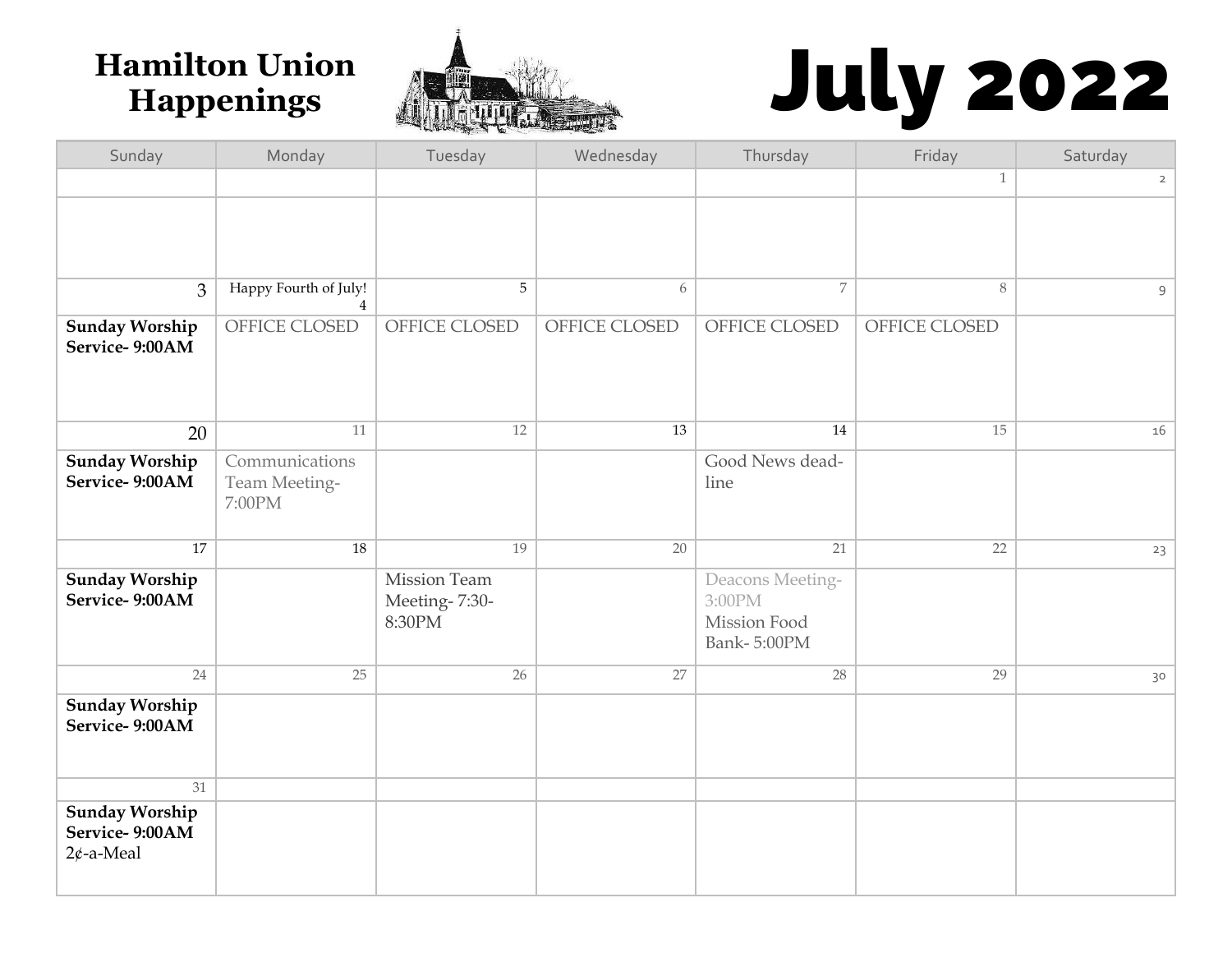

## Hamilton Union **Manuel 2022**<br>Happenings **Allege Report 2022**

| Sunday                                    | Monday                           | Tuesday                                                  | Wednesday                   | Thursday                     | Friday                                   | Saturday |
|-------------------------------------------|----------------------------------|----------------------------------------------------------|-----------------------------|------------------------------|------------------------------------------|----------|
|                                           | $\mathbf{1}$                     | $\overline{2}$                                           | 3                           | $\overline{4}$               | 5                                        | 6        |
|                                           |                                  | Session Meeting-<br>7:00PM                               | <b>Brooks BBQ</b><br>3:00PM |                              | OFFICE CLOSED                            |          |
| 7                                         | $\,8\,$                          | $\overline{9}$                                           | 10                          | 11                           | 12                                       | 13       |
| Sunday Worship-<br>9:00AM                 | Communications<br>Meeting-7:00PM |                                                          |                             |                              | OFFICE CLOSED<br>Good News Dead-<br>line |          |
| 14                                        | 15                               | 16                                                       | 17                          | 18                           | 19                                       | 20       |
| Sunday Worship-<br>9:00AM                 | OFFICE CLOSED                    | OFFICE CLOSED<br>Mission Team<br>Meeting-7:30-<br>8:30PM | OFFICE CLOSED               | OFFICE CLOSED                | OFFICE CLOSED                            |          |
| 21                                        | 22                               | 23                                                       | 24                          | 25                           | 26                                       | 27       |
| Sunday Worship-<br>9:00AM                 |                                  |                                                          |                             |                              | OFFICE CLOSED                            |          |
| 28                                        | 29                               | 30                                                       | 31                          |                              |                                          |          |
| Sunday Worship-<br>9:00AM<br>$2¢$ -a-Meal |                                  |                                                          |                             | Mission Team<br>Meeting-ZOOM |                                          |          |
|                                           |                                  |                                                          |                             |                              |                                          |          |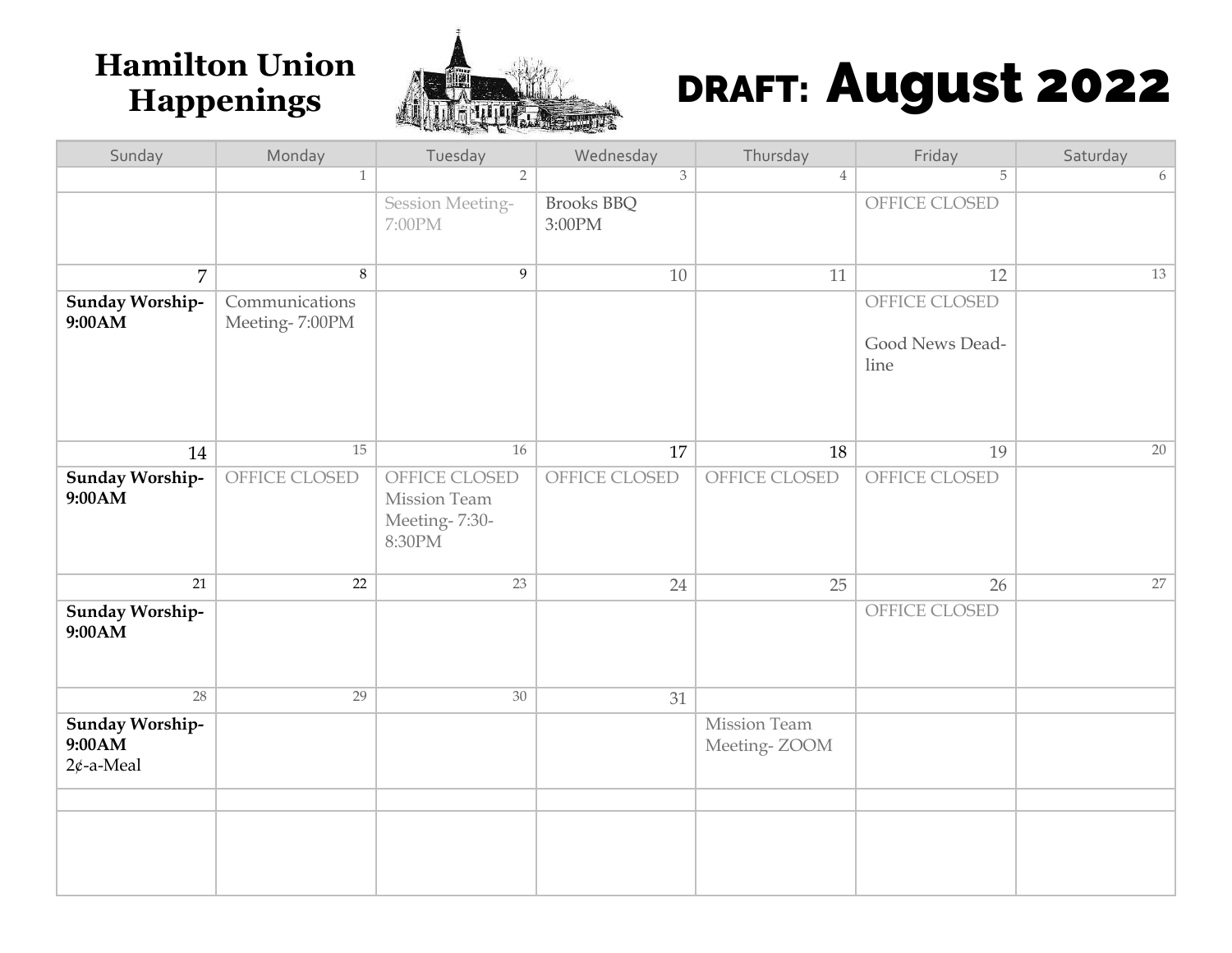What you need:

• Play sand

• Spoons • Empty jars

• Craft glue

What you do:

colors.

cardstock.

the paper.

. God!

о



gramsu: biccione' chonghta' aset' ann' conin' ontunumet and swake